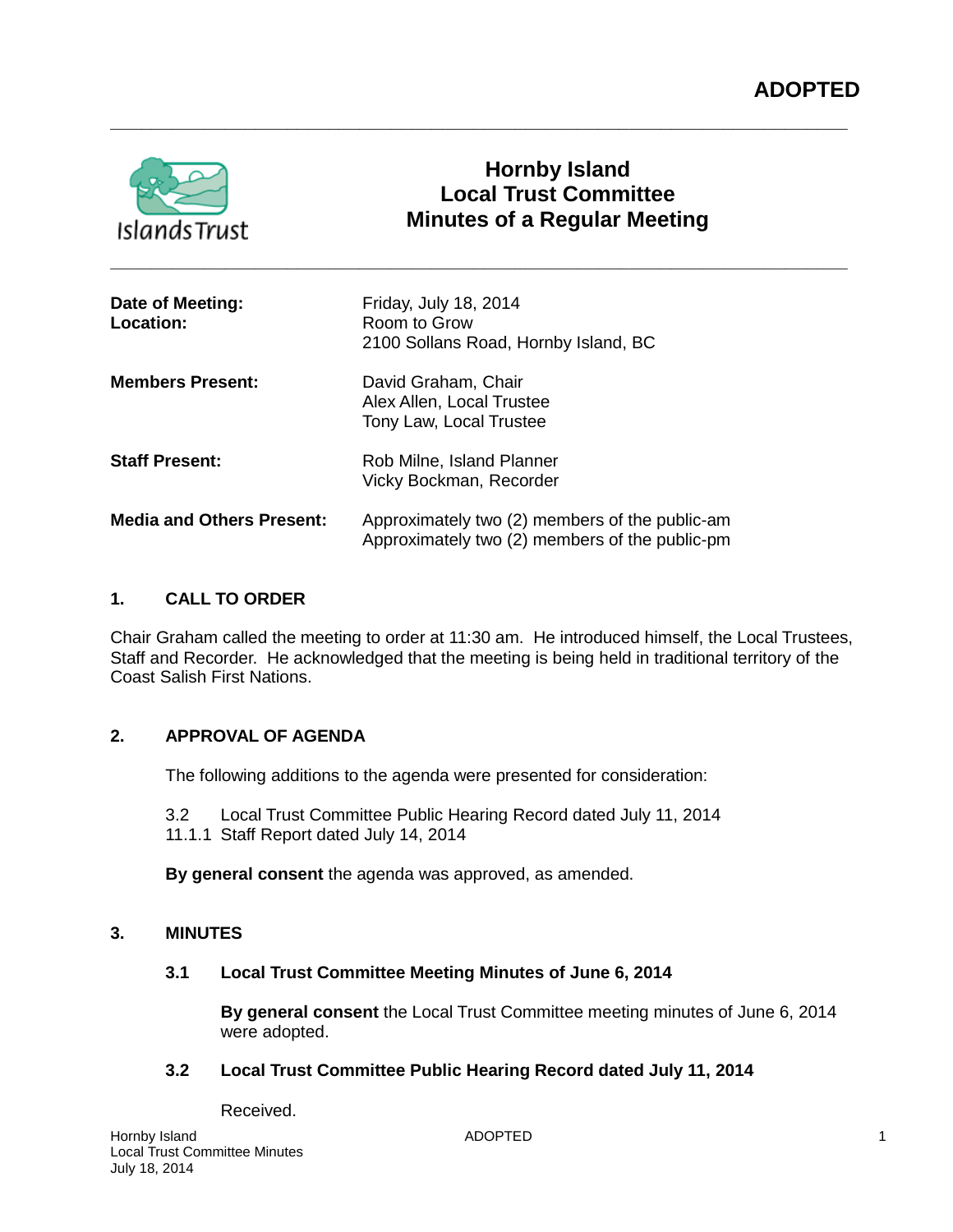#### **3.3 Section 26 Resolutions Without Meeting - None**

## **3.4 Advisory Planning Commission Meeting Minutes - None**

#### **4. BUSINESS ARISING FROM MINUTES**

#### **4.1 Follow-up Action List dated July 7, 2014**

Planner Milne reviewed the Follow-up Action List dated July 7, 2014 and reported on the Riparian Areas Regulation Open House events.

#### **5. CORRESPONDENCE**

#### **5.1 Email dated July 3, 2014 from Bernhard Weiss regarding Riparian Areas Regulation Implementation**

Trustees discussed the mapping concern raised by Mr. Weiss in the email which was addressed to the Executive Committee. They recognized that his point of view merits further consideration and identified possible approaches to ensure that one standard of mapping is applied to all watersheds on Hornby Island. Acknowledging the Local Trust Committee's lack of budget available for any for further action in this regard, Trustees requested that Chair Graham follow up with the Executive Committee to explore options.

## **6. TRUSTEES' REPORT**

Trustee Allen remarked that the recent Trust Council meeting on Saturna Island had included a report on Coastal Douglas Fir protection strategies, consideration of aquaculture concerns, and a presentation by Fisheries and Oceans Canada.

Trustee Law reported that he attended the Mount Geoffrey Regional Park and Mount Geoffrey Escarpment Provincial Park Planning Committee Meeting and that the process will include further meetings to consider the input that has been received. He commented on work being done by a subcommittee of the Ferry Advisory Committee to consider revisions to the off-season ferry schedule for Denman and Hornby Islands.

Trustee Law remarked that he is participating in a working group of Union of British Columbia Municipalities and the Association of Vancouver Island Coastal Communities specifically to address ferry concerns. He reported that a consultant has been engaged to complete a report on the social/economic impact of the ferry system and it is anticipated that this will result in useful advocacy information.

He commented that the Islands Trust Fund has published articles recently on carbon sequestration in Coastal Douglas Fir forests; forage fish spawning habitat; and eelgrass mapping and habitat.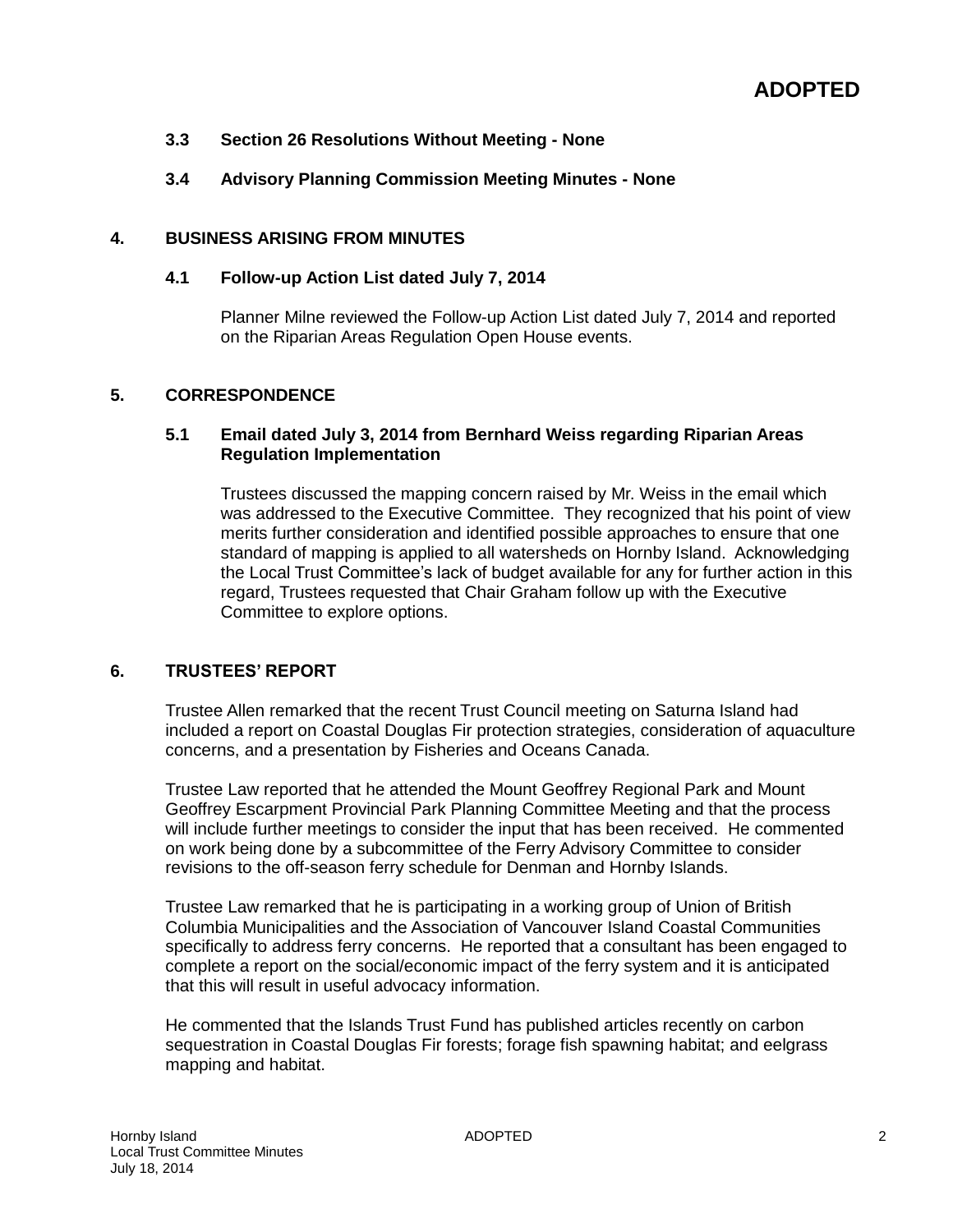## **7. CHAIR'S REPORT**

Chair Graham remarked that the Trust Council meeting on Saturna Island had included a meeting with San Juan Island Councilors who attend periodically and noted that there are always issues of mutual interest to discuss.

## **8. DELEGATIONS – None**

#### **9. TOWN HALL SESSION**

Dianne Chouke speaking on the behalf of Syzygy expressed appreciation for the work that the Local Trust Committee is doing. She stated that affordable housing remains an important issue that she hopes Islands Trust will continue to address.

She had comments she wished to make regarding proposed Bylaws 149 and 150; however,

Trustees advised of the Post Public Hearing protocol and suggested that she contact Planner Milne to make comments or to clarify any questions she might have on that topic. Trustees outlined the process and explained that while this had been a targeted review of the bylaws, there were other approaches that could be considered to address any sitespecific issues.

A member of the public commented that his family may wish to develop acreage in the future and expressed his desire to plan properly.

Trustees explained that the Planner for Hornby Island is available to discuss options and answer questions and can be reached at the Islands Trust Gabriola Office.

## **10. APPLICATIONS AND PERMITS – None**

## **11. LOCAL TRUST COMMITTEE PROJECTS**

#### **11.1 HO-OCP-2009.1 (Official Community Plan/Land Use Bylaw Review)**

#### 11.1.1 Staff Report dated July 14, 2014

Planner Milne summarized the staff report and provided an analysis in response to concerns expressed at the Public Hearing and from correspondence received prior to the commencement of the Public Hearing. He indicated that he also reviewed the proceedings from the Community Information Meetings and the recommendations of the Advisory Planning Commission to reach his opinion that no further changes are required to the proposed bylaws.

Trustee Law provided responses to concerns expressed at the Public Hearing and from correspondence received prior to the commencement of the Public Hearing with the following points noted: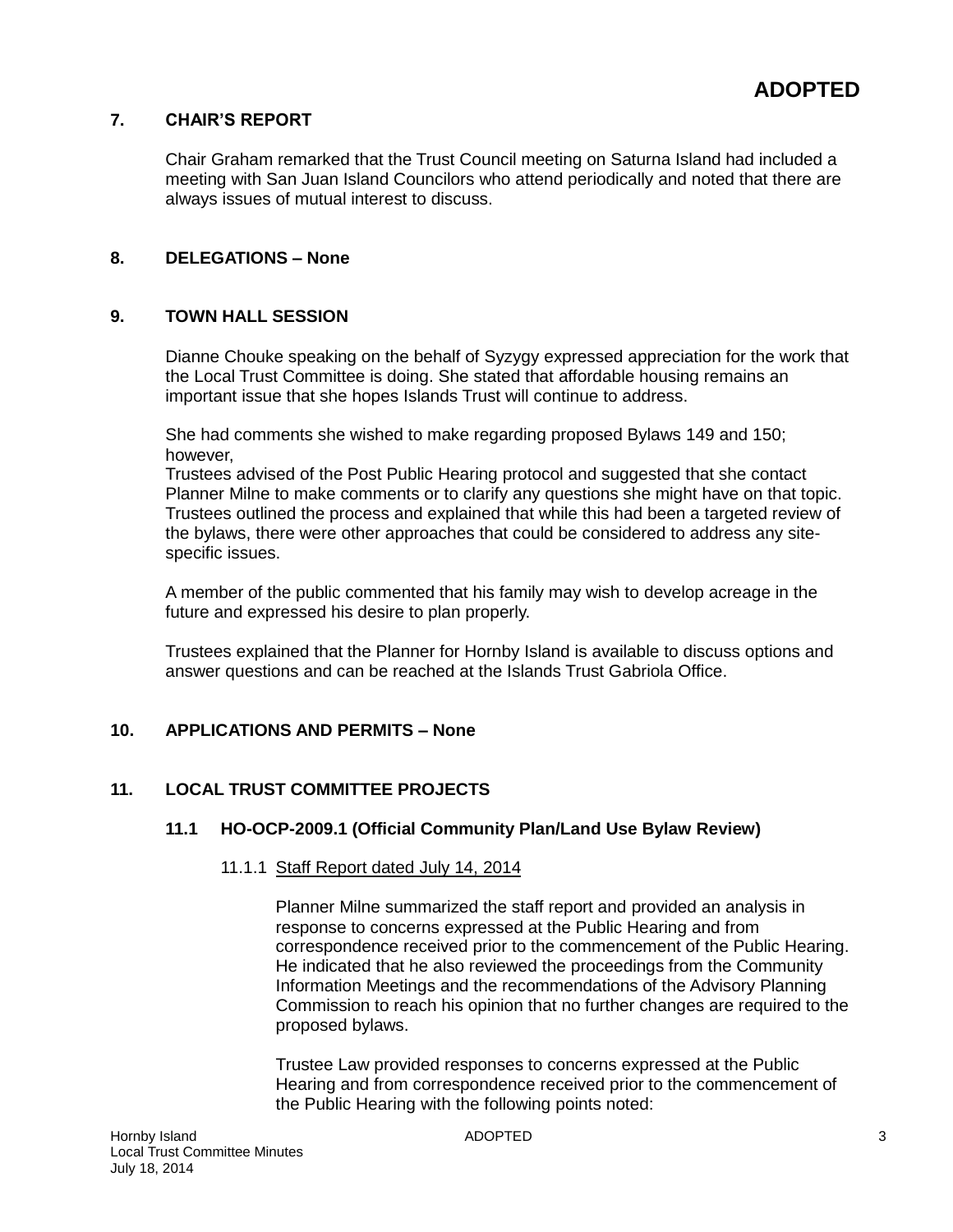- The inquiry by the Hornby Island Community Economic Enhancement Corporation about the creation of a light industry zone was clarified by explaining that the area south of Central Road had been designated as Public Use for this purpose in a previous bylaw review;
- Vacation home rentals were considered previously and are not in the scope of this targeted review. He noted that the Official Community Plan does encourage the Local Trust Committee to review vacation home rentals next term which would be an opportunity to examine how it is working and if any changes might be made;
- The Temporary Use Permit provides an opportunity for any landowner, including Syzygy, to apply for an accessory housing situation.

Trustees indicated that they support moving the proposed bylaws forward as currently drafted.

## **HO-2014-039**

#### It was **MOVED** and **SECONDED**,

That the Hornby Island Local Trust Committee give second reading to Bylaw No. 149 cited as "Hornby Island Official Community Plan Bylaw No. 149, 2014".

## **CARRIED**

Trustee Law spoke to the motion, commenting that he is pleased to have reached the end of this long process. He expressed his appreciation for Planner Milne's work on this project including the Open Houses and Community Information Meetings arranged to capture the community's concerns. He observed that the Advisory Planning Commission's review of the bylaws was substantive and contributed to the project's successful conclusion.

Trustee Allen thanked Planner Milne for his work and collaborations with the community.

#### **HO-2014-040**

#### It was **MOVED** and **SECONDED**,

That the Hornby Island Local Trust Committee give third reading to Bylaw No. 149 cited as "Hornby Island Official Community Plan Bylaw No. 149, 2014".

#### **CARRIED**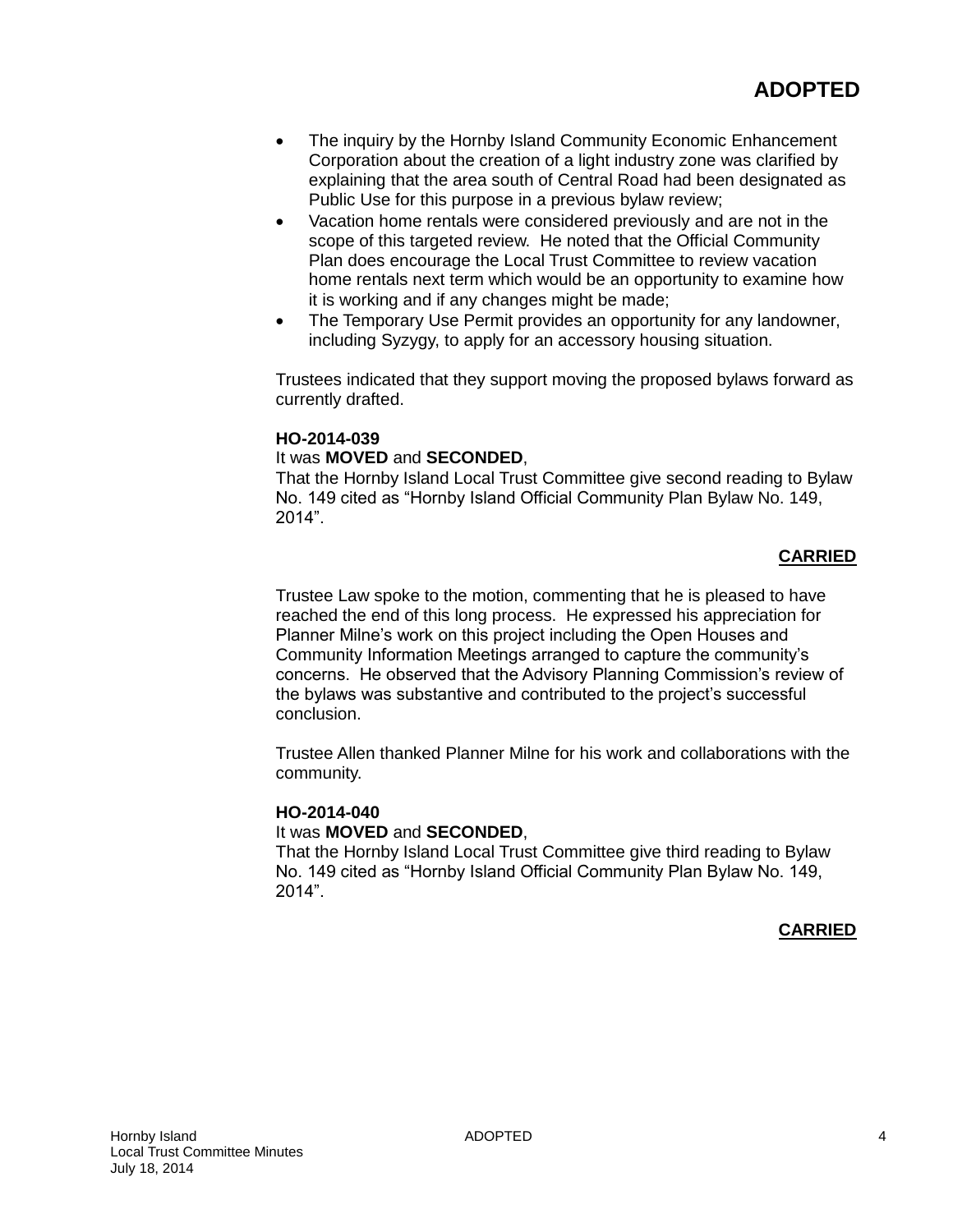# **ADOPTED**

## **HO-2014-041**

It was **MOVED** and **SECONDED**,

That the Hornby Island Local Trust Committee submit Bylaw No. 149 cited as "Hornby Island Official Community Plan Bylaw No. 149, 2014" to the Minister of Community, Sport and Cultural Development for approval.

## **CARRIED**

## **HO-2014-042** It was **MOVED** and **SECONDED**, That the Hornby Island Local Trust Committee give second reading to Bylaw No.

150 cited as "Hornby Island Land Use Bylaw No. 150, 2014".

## **CARRIED**

## **HO-2014-043**

## It was **MOVED** and **SECONDED**,

That the Hornby Island Local Trust Committee give third reading to Bylaw No. 150 cited as "Hornby Island Land Use Bylaw No. 150, 2014".

## **CARRIED**

## **HO-2014-044**

## It was **MOVED** and **SECONDED**,

that the Hornby Island Local Trust Committee submit Bylaw No. 149 cited as "Hornby Island Official Community Plan Bylaw No. 149, 2014" and Bylaw No. 150 cited as "Hornby Island Land Use Bylaw No. 150, 2014" to Executive Committee for approval.

## **CARRIED**

Chair Graham observed that this has been a long project and represents the first time that the Official Community Plan and Land Use By law have been synchronized since 1993.

## **12. REPORTS**

## **12.1 Work Program**

## 12.1.1 Top Priorities and Projects List Report dated July 7, 2014

The report dated May 27, 2014 was reviewed. There were no changes proposed at this time.

## **12.2 Applications Log**

12.2.1 Report dated July 7, 2014

Received.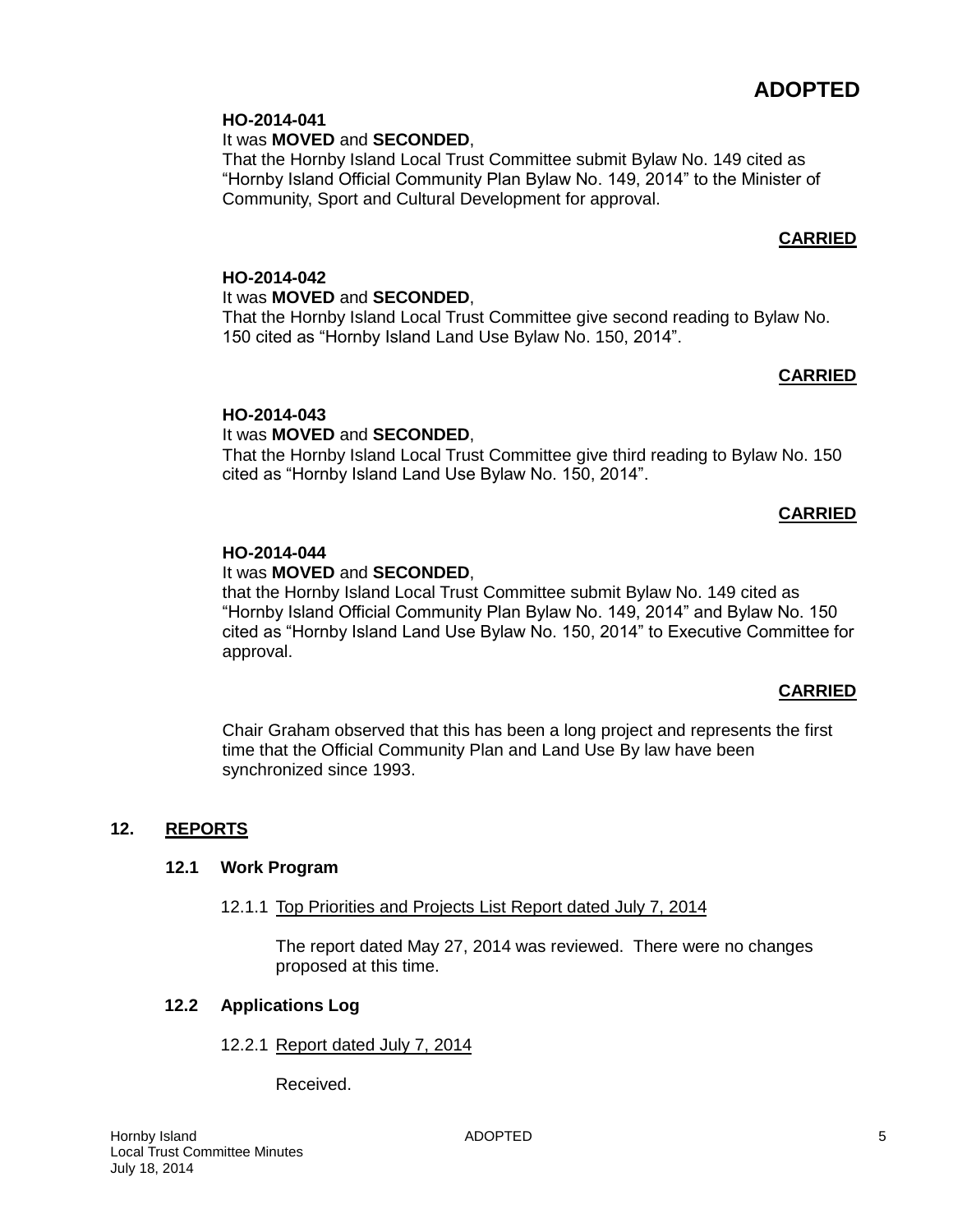## **12.3 Trustee and Local Expenses**

#### 12.3.1 Final Fiscal Year-End Expenditures to end of June, 2014

The report was reviewed.

#### **12.4 Policies and Standing Resolutions**

## 12.4.1 Report

The report was received for information. Trustees noted that Standing Resolution No. HO-043-2013 expires on September 30, 2014 and indicated their intent to address the issue at the next Local Trust Committee meeting.

#### **13. NEW BUSINESS - None**

#### **14. BYLAWS - None**

#### **15. ISLANDS TRUST WEBSITE**

#### **15.1 Hornby Page**

Trustees requested that the OCP/LUB Review material on the website be updated to indicate that second and third readings have been given with a caution regarding Post Public Hearing communication.

#### **16. NEXT MEETING DATE**

#### **16.1 Local Trust Committee Business Meeting**

The next meeting of the Hornby Island Local Trust Committee will take place on Friday, September 19, 2014 at 11:30 am at Room to Grow, 2100 Sollans Road, Hornby Island, BC.